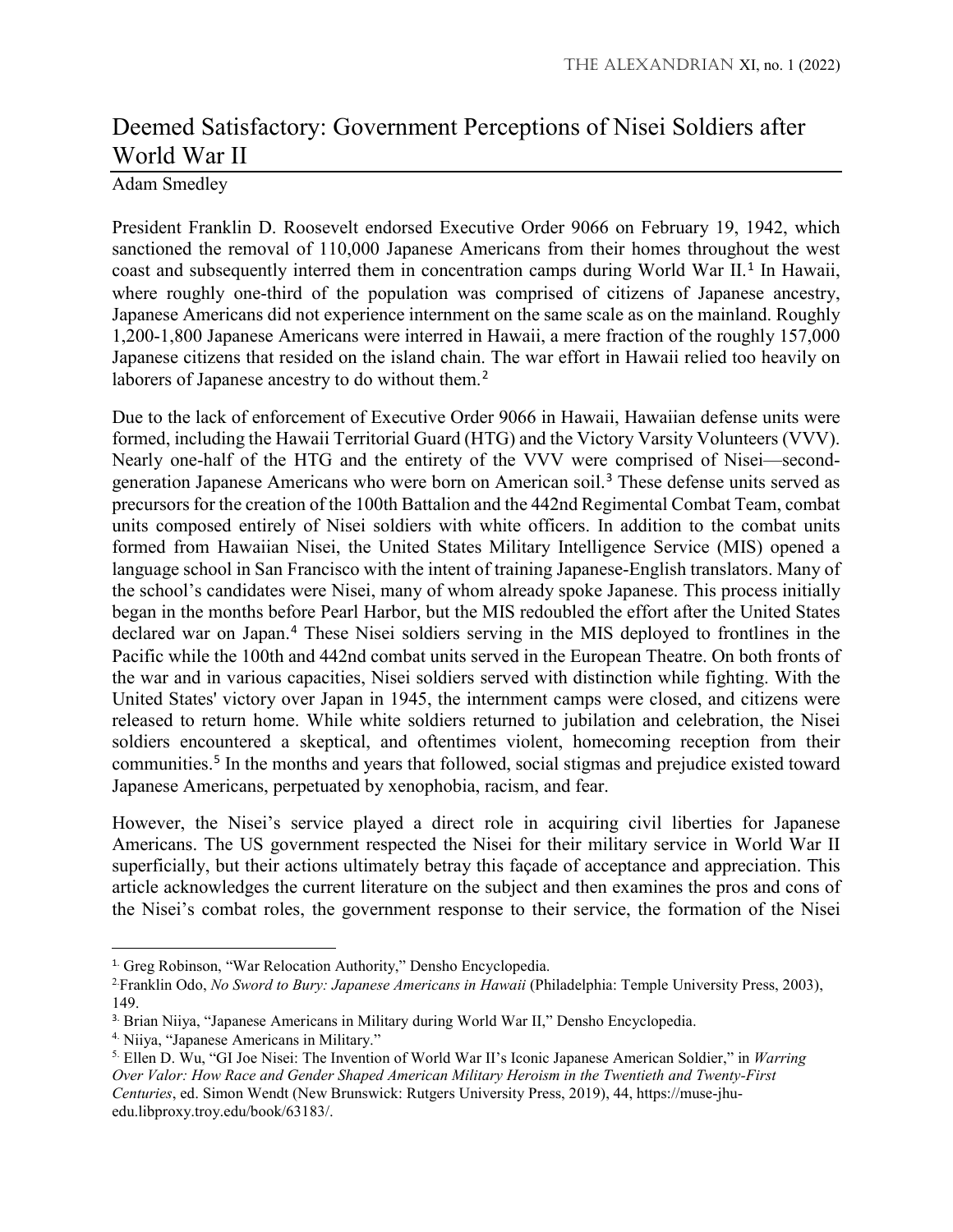soldier stereotype, and how each of these aspects drastically influenced the US government's perception of Japanese Americans. Through this examination, one comes to understand that the Nisei's military service, both on the frontlines and in intelligence capacities, proved crucial in obtaining more rights for the Japanese American community.

Scholars recognize the role the Nisei played in the acquisition of civil liberties. Franklin Odo stresses the importance of Nisei soldiers in World War II, saying, "More important, deploying nisei as combat troops had considerable significance in realigning official U.S. government practice with the constitutional values of racial equality."[6](#page-1-0) In another work, Odo explains that the Nisei narrative, something he coins as "military heroism narrative," is one-sided. This concept about the Nisei soldiers focuses only on the positive aspects of service, while simultaneously ignoring the nuance of events and how that factored into their perception by the government.<sup>[7](#page-1-1)</sup> Ellen Wu's analysis of events corroborates this view. Her research shows how the Japanese American Citizens League (JACL) utilized this narrative extensively in their campaign for civil liberties, though it ultimately aided in establishing harmful stereotypes about Japanese Americans.[8](#page-1-2) Wu's interpretation views the Nisei's service as a defense mechanism the United States government employed to deflect the idea that they were fighting a "race war" with Japan.<sup>[9](#page-1-3)</sup>

Brenda Moore, in her findings, concludes military service helped individuals attain citizenship and employment, both facets inextricably tied to the government.[10](#page-1-4) Much of the older literature in the field reflects the "military heroism" narrative previously mentioned. C. Douglas Sterner's text, while recently published, falls neatly into this category. His analysis focuses on the heroism and the emotional appeal of patriotism.<sup>[11](#page-1-5)</sup> While much of the information he presents is valuable as a compilation of facts, his analysis and critiques are blatantly colored with hues of the "military heroism narrative" that Odo and Wu fiercely critique. Newer literature properly analyzes information in order to give a more complete, nuanced view of the Nisei soldier and his role in gaining Japanese American civil liberties. James C. McNaughton accurately depicts the immediate and some lasting effects the Nisei serving in the Pacific had on the U.S. His analysis provides context on how the government viewed these Nisei and their contributions.[12](#page-1-6) Nisei servicemembers changed the view of the US government by fighting a war on two fronts: the battlefield and the home front. Understanding both is necessary to grasp the effects the Nisei servicemembers had on the perception of the United States government.

The first side of the Nisei soldier's contributions to changing the perceptions of the US government was their role in battlefield combat. FDR and government leaders formulated the creation of an all-Japanese American fighting unit (officers excluded) to utilize as a manner of combatting

l

<span id="page-1-0"></span><sup>6.</sup> Odo, *No Sword to Bury*, 221.

<span id="page-1-1"></span><sup>7.</sup> Franklin Odo, "The Good War and Japanese America," *American Studies Journal*, no.59 (2015), https://DOI 10.18422/59-07.

<span id="page-1-2"></span><sup>8.</sup> Ellen D. Wu, *The Color of Success: Asian Americans and the Origins of the Model Minority* (Princeton: Princeton University Press, 2013), 73, ProQuest Ebook Central.

<span id="page-1-3"></span><sup>9.</sup> Wu, "GI Joe Nisei," 42.

<span id="page-1-4"></span><sup>&</sup>lt;sup>10.</sup> Brenda L. Moore, *Serving Our Country: Japanese American Women in the Military During World War II* (New Brunswick, N.J.: Rutgers University Press, 2003), 159-160.

<span id="page-1-5"></span><sup>11.</sup> C. Douglas Sterner, *Go for Broke: The Nisei Warriors of World War II Who Conquered Germany, Japan, and American Bigotry* (Clearfield: American Legacy Historical Press, 2008), v-4.

<span id="page-1-6"></span><sup>12.</sup> James C. McNaughton, *Nisei Linguists: Japanese Americans in the Military Intelligence Service in World War II* (Washington, D.C.: Department of the Army, 2006), 457-461, WorldCat.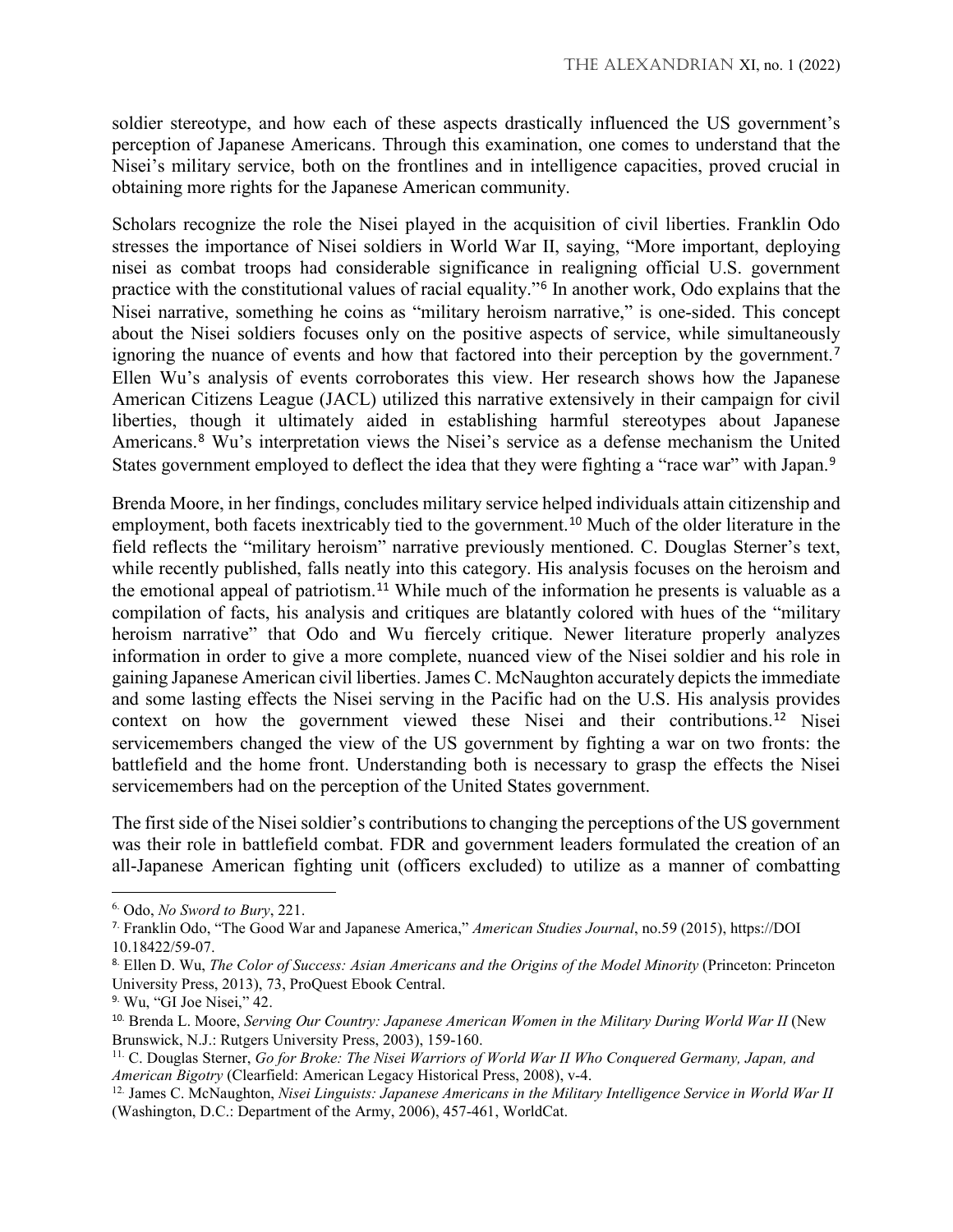Japanese propaganda that accused the United States of racism.<sup>[13](#page-2-0)</sup> Japan carried out a propaganda campaign citing America's ongoing racism as a cause of much of their expansion. Japan painted itself as a "racial liberator," and the Japanese American concentration camps gave ample ammunition for their printing presses.[14](#page-2-1) The US military formed the 100th Battalion and 442nd Regimental Combat Team as their Nisei combat units. Both units were deployed to fight in the European front, starting in Africa, then Italy.[15](#page-2-2) In response to their military achievements during the war, the US government awarded Nisei soldiers with military citations and medals for valor in combat. These achievements of the 100th and 442nd in Europe were widely publicized back home, an attempt by the US government to overshadow the atrocities of the Japanese internment camps.

Immediately after the war, the United States government wasted no time in exploiting the Nisei war heroes' combat records. Government officials and newspapers widely spread the stories of brave Nisei soldiers who fought for a brighter, better democracy despite the unfortunate events of the internment camps.[16](#page-2-3) Harry S. Truman, the nation's president, perpetuated this propaganda campaign introduced by his predecessor. In his address during the citation ceremony for the 442nd, Harry S. Truman proclaimed, "You fought not only the enemy, but you fought prejudice—and you have won."<sup>[17](#page-2-4)</sup> Undoubtedly, the public image of the nation needed to be maintained, at all costs. Parading the Nisei soldiers around as champions of democracy was a political move used to sidestep the issues of institutional racism and forced internment of thousands of innocents.

It is important to note that Nisei soldiers received thousands of decorations for their frontline combat in Europe. The 442nd and 100th "received some 4,000 Purple Hearts, 8 Presidential Unit Citations, 559 Silver Stars, and 52 Distinguished Service Crosses among many other decorations. In the immediate aftermath of the war, only one member of 442nd received the Medal of Honor, America's highest military honor."[18](#page-2-5) In 2000, Bill Clinton awarded twenty-one Medals of Honor to Nisei soldiers.<sup>[19](#page-2-6)</sup> The Medals of Honor, though awarded fifty-five years later, reinforce the US government's perception of the Nisei in the late '40s and early '50s. Medals of Honor are the pinnacle of military combat achievement. While the Nisei soldiers were awarded Purple Hearts, Presidential Unit Citations, and Silver Stars, they were not honored with the highest achievement, despite having met the qualifications for exemplary valor. The government under FDR and Truman saw the Nisei as good soldiers, but not white soldiers, and therefore undeserving of the highest display of gratitude the country can bestow. In a 2005 interview, veteran George Kiyomoto spoke about the difference in the government administrations and perceptions of Japanese Americans at the time. When asked about the 1988 Civil Liberties Act and the nation's reparations efforts and apology, he simply said, "Well, I think it was a good thing they did you know. The

<span id="page-2-0"></span> <sup>13.</sup> Niiya, "Japanese Americans in Military."

<span id="page-2-1"></span><sup>14.</sup> Odo, *No Sword to Bury*, 221-222.

<span id="page-2-2"></span><sup>&</sup>lt;sup>15.</sup> Niiya, "Japanese Americans in Military."

<span id="page-2-3"></span><sup>16.</sup> Wu, "GI Joe Nisei," 42-43.

<span id="page-2-4"></span><sup>&</sup>lt;sup>17.</sup> Harry S. Truman, "Remarks Upon Presenting a Citation to a Nisei Regiment," Presentation, Presidential Awards Ceremony, Washington D.C., July 15th, 1946, Harry S. Truman Library and Museum, NARA. Accessed on June 20, 2021, https://www.trumanlibrary.gov/library/public-papers/170/remarks-upon-presenting-citation-niseiregiment.

<span id="page-2-5"></span><sup>18.</sup> Niiya, "Japanese Americans in Military."

<span id="page-2-6"></span><sup>19.</sup> Odo, "The Good War."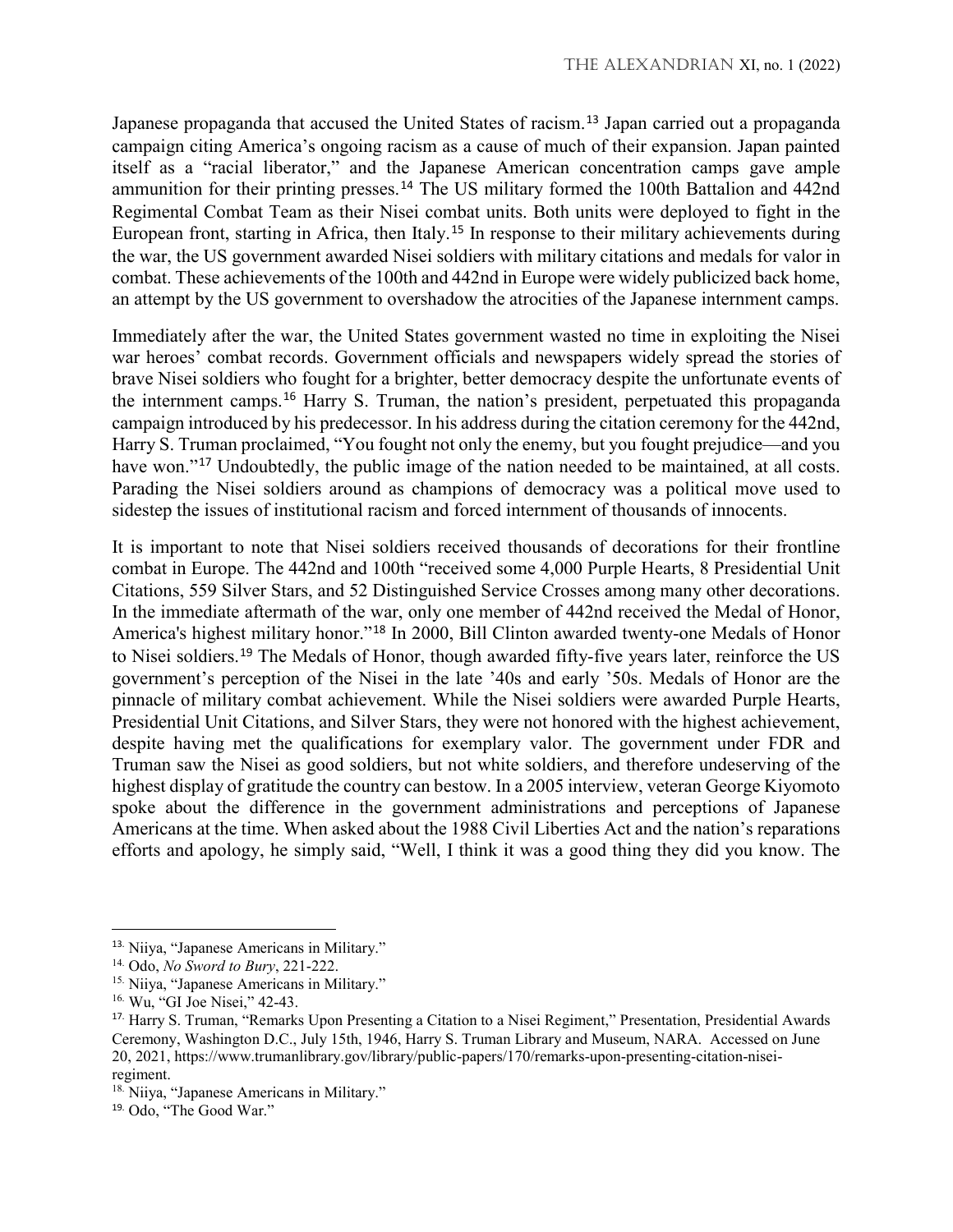people that put them there weren't the one that was apologizing."[20](#page-3-0) The government of the late 40s and early 50s did not apologize for the internment camps, nor the drafting of imprisoned men out of those camps. Indeed, they used the Nisei soldiers and their heroism as a tool to further their own narrative and goals. This reinforces the position of recent literature on the topic, which discusses a "counter-narrative" to the Nisei soldier image. Odo points out that these men, in many cases, were not model soldiers. The idealized version of the Nisei soldiers painted an inaccurate portrait of events that the government exploited. [21](#page-3-1)

The Nisei's service in Europe created a standard by which the US government could tout its progressive democracy and acceptance of non-Caucasian races. The federal government superficially respected these men but became more interested in their accomplishments which fed into the greater narrative of the "Good War."[22](#page-3-2) Regardless of the celebration and praise their president and their commanding officers lauded upon them, the soldiers returned home to lessthan-welcoming communities. Discrimination remained and opinions about Japanese Americans and their allegiances varied. The 442nd and 100th proved themselves as war heroes, and the government quickly pushed the narrative to represent them as such. The general public proved not as willing to swallow that narrative, despite its increasing popularity in the press.<sup>[23](#page-3-3)</sup>

However, Nisei soldiers did not only serve in all Nisei units in Europe and Africa. Many Nisei, those who volunteered to serve in the MIS, fought in mixed-race units on the frontlines of the Pacific theatre. The MIS began training Nisei linguists before the events of Pearl Harbor and continued with the training even after the declaration of Executive Order 9066. In an essay penned in 1987, Lt. Colonel Roy Takai confirmed that he and several others enlisted to serve well before the creation of the  $442$ nd and  $100$ th. These soldiers served in MIS Language schools.<sup>[24](#page-3-4)</sup> These linguists became Japanese interpreters that served on the frontline in the Pacific Theater.<sup>[25](#page-3-5)</sup> They interrogated captured enemies, translated intercepted messages, and printed propaganda leaflets aimed at the Japanese adversary.[26](#page-3-6) Due to the sensitive nature of intelligence and counterintelligence, the military classified many of these assignments and missions. As a result, the American public remained largely unaware of the Nisei's service in the Pacific.

Nevertheless, the government responded favorably toward the MIS Nisei soldiers that served in the Pacific. The government refrained from disclosing many of the exploits of the MIS Nisei to the public, a direct inverse of their treatment of the Nisei who served in Europe. However, the federal government showed respect in different ways. The War Department and the War

 $\overline{a}$ 

<span id="page-3-5"></span>25. Niiya, "Japanese Americans in Military."

<span id="page-3-0"></span><sup>&</sup>lt;sup>20.</sup> George Kiyomoto, interview by Ralph Kumano, June 10, 2005, transcript, JACL-CCDC Japanese American Oral History Collection, California State University, Fresno, CA.

http://digitalcollections.archives.csudh.edu/digital/collection/p16855coll4/id/11196/rec/16.

<span id="page-3-1"></span><sup>21.</sup> Odo, "The Good War."

<span id="page-3-2"></span><sup>22.</sup> Odo, "The Good War."

<span id="page-3-3"></span><sup>23.</sup> Wu, "GI Joe Nisei," 43.

<span id="page-3-4"></span><sup>&</sup>lt;sup>24.</sup> Roy Takai, Nisei volunteers for the U.S. Army, essay, August 1987, Japanese American Archival Collection, Department of Special Collections and University Archives, California State University, Sacramento, CA, http://digitalcollections.archives.csudh.edu/digital/collection/p16855coll4/id/10725/rec/113.

<span id="page-3-6"></span><sup>26.</sup> Wallace H. Moore, "Nisei in Intelligence and Counterintelligence" (Address, San Francisco Commonwealth Club, San Francisco, CA, Friday, November 30, 1945. Gerth Archives and Special Collections Department, California State University, Dominguez Hills, CA.),

http://digitalcollections.archives.csudh.edu/digital/collection/p16855coll4/id/27132/rec/22.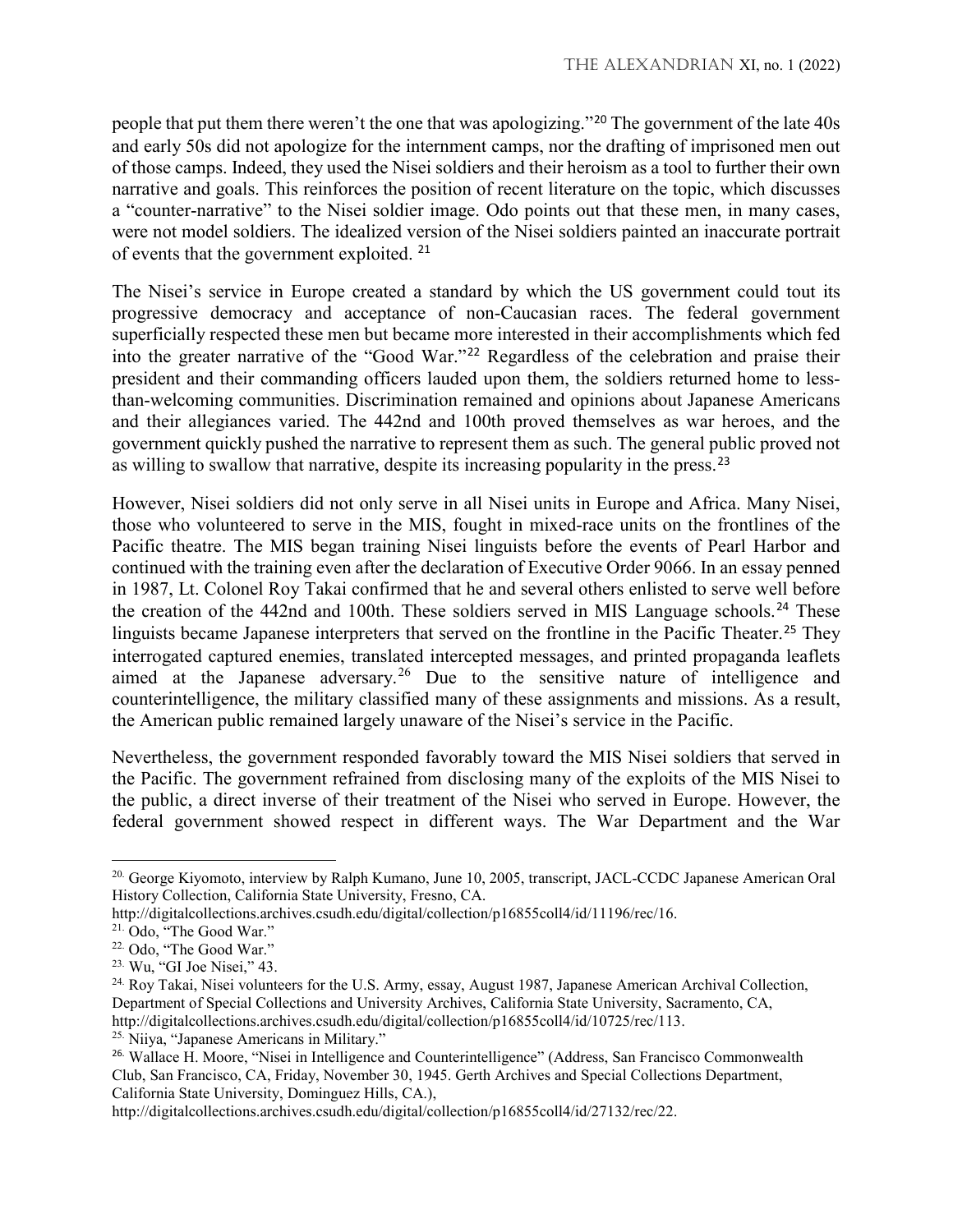Relocation Authority (the bureaucratic entity responsible for the internment of Japanese American citizens) actively petitioned for increased peace and assimilation on the West Coast. Using the MIS Nisei service as an example of fine patriotism, the War Department dispatched speakers up and down the west coast to smooth racial tensions and help reintegrate Japanese Americans.

One of these speakers, Lieutenant Colonel Wallace H. Moore, was assigned to a sixty-day speaking tour along the West Coast where he addressed a variety of audiences about the Nisei service in the MIS.[27](#page-4-0) In one of his addresses, Moore spoke to the Commonwealth Club in San Francisco and admonished the citizens about their treatment of Japanese Americans. He stated his message in clear, unambiguous terms— "don't upset the applecart."[28](#page-4-1) Lt. Col. Moore's speaking tour demonstrated the attitude the government had towards Nisei soldiers. The government would not tolerate violence or discrimination. Furthermore, Moore spoke at the Commonwealth Club of California. His audience consisted of high-ranking members of the community. The War Department, through speeches like Lt. Col. Moore's, targeted the leadership organizations of the community. This focus on leaders in the community delineated the War Department's desire for the local leadership to assume responsibility for the treatment of the Japanese Americans and to work towards changing it.

In addition to speaking tours like the one Lt. Col. Moore embarked on, high-ranking military officials made clear statements about the MIS Nisei effort in the Pacific. On September 2, 1945, Nisei soldiers aided in translating the official Japanese surrender aboard the *U.S.S. Missouri* to General MacArthur.[29](#page-4-2) Military officials stated that Nisei's service in the Pacific not only shortened the war and saved countless lives and dollars, but had also proved indispensable in the occupation of Japan.[30](#page-4-3) The federal government handled the Nisei service in the Pacific differently than how they handled the Nisei service in Europe and Africa. Yet, the push by the War Department and the War Relocation Authority to credit the Nisei for their contribution demonstrated the government's recognition of their service and a measure of gratitude.

Ellen D. Wu argues that this move by the federal government had a different agenda. She claims the government was using the exploits of the Nisei soldiers and the speaking tours as a means "to prime whites to welcome Japanese Americans as fellow patriots and future colleagues, neighbors, and friends."[31](#page-4-4) The federal government, in a broad sense, did indeed want to broker peace and prosperity by tamping down racial tensions on the West Coast. The government directly utilized the exploits of the Nisei soldier to achieve, or attempt to achieve, this goal. This, however, does not consider the fact that many of these officers had served directly with the Nisei soldiers. Their accounts were not merely propaganda displays; these men genuinely believed the Nisei soldiers aided in helping end the war. Their conviction shows that beneath the propaganda campaign carried out by the Federal government, there were real people who were profoundly grateful for the Nisei's contribution to the war. In his interview, George Kiyomoto confirms that Caucasian and Nisei soldiers got along and held a mutual respect, saying, "And they took care of us you know the guys took care of us just like we were their buddies you know. And we appreciated that."[32](#page-4-5)

 $\overline{a}$ 

<span id="page-4-0"></span><sup>27.</sup> Moore, "Nisei in Intelligence."

<span id="page-4-1"></span><sup>28.</sup> Moore, "Nisei in Intelligence."

<span id="page-4-2"></span><sup>29.</sup> Sterne, *Go for Broke*, 136-137.

<span id="page-4-3"></span><sup>30.</sup> McNaughton, *Nisei Linguists*, 460-461.

<span id="page-4-4"></span> $31.$  Wu, "GI Joe Nisei," 42.

<span id="page-4-5"></span><sup>32.</sup> Kiyomoto, interview.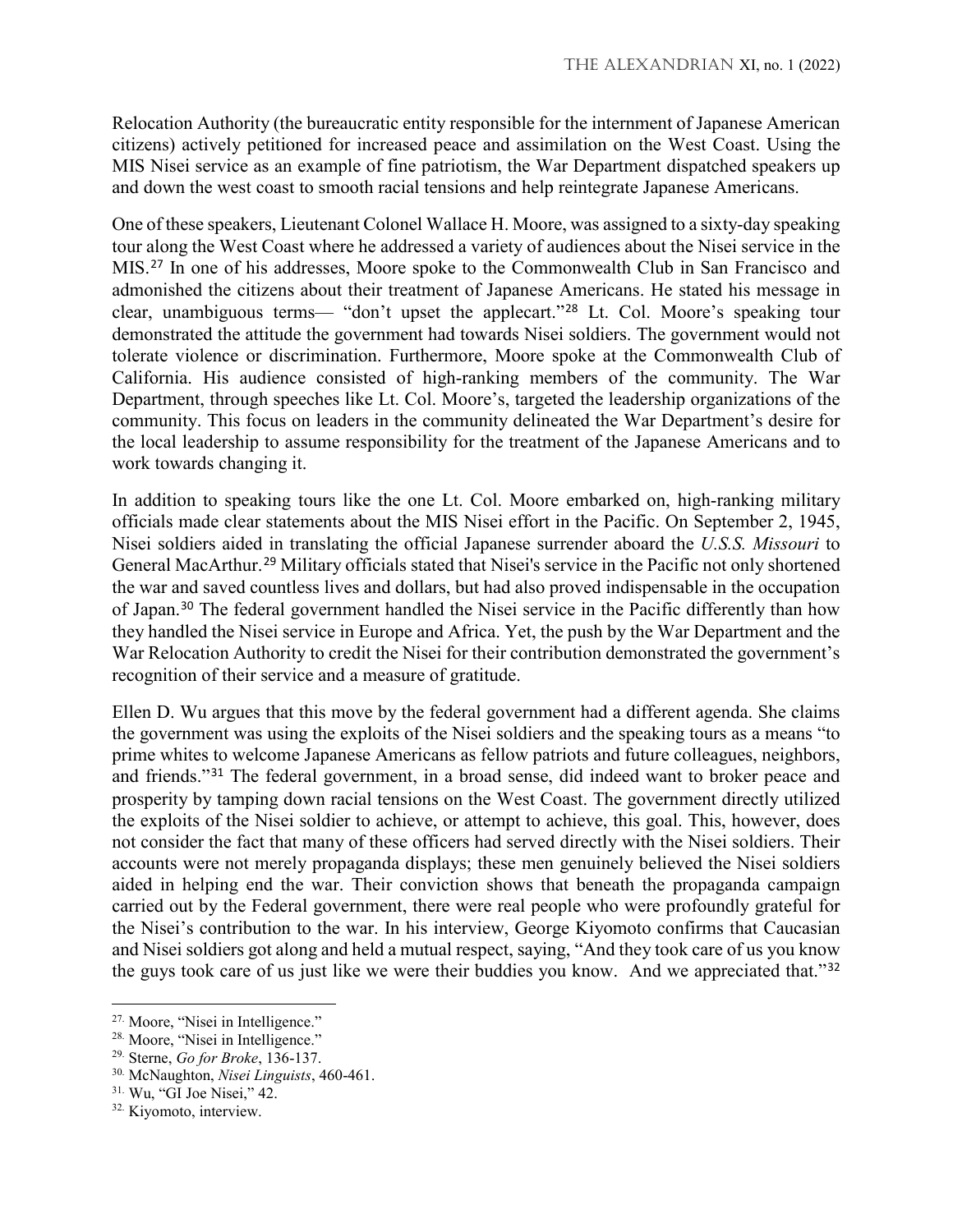This camaraderie between Nisei soldiers and Caucasian officers and soldiers aided in challenging the skepticism and fear that many civilians had about Japanese Americans.

This propaganda campaign by the government went on to create a poster-boy image of the Nisei soldier—a stereotype. The Japanese American Citizens League (JACL) worked closely with the federal government using this narrative as a means to secure civil liberties. The JACL and the US government made this joint decision to help ease the tensions of Japanese Americans in the concentration camps and to assuage the fears of the nation that their Japanese American neighbors were spies or collaborators.<sup>[33](#page-5-0)</sup> The JACL wasted no time in utilizing the Nisei soldier image to push for rights. The JACL weaponized the Nisei soldier image, highlighting sacrifices and the battlefield victories won by the 442nd and 100th. The JACL successfully lobbied for Hawaii's statehood, Japanese naturalization, and eventually reparations by using the Nisei soldier image.<sup>[34](#page-5-1)</sup> While the process to gain civil liberties was slow, the JACL did make considerable progress by utilizing the Nisei war hero narrative.

The JACL's decision to use the "military heroism" narrative paid off in some methods. While West Coast citizens differed in opinion and reaction to Japanese Americans and Nisei service, it became obvious that the Nisei service was beginning to open doors that had previously been shut. Franklin Odo uses higher education as a barometer to measure social change before and after the war. He notes how before the war, only a few Nisei had graduated from "prestigious universities." After the war, the Nisei utilized the G.I. Bill—a direct result of their military service—to gain a higher education in much larger numbers.<sup>[35](#page-5-2)</sup> This movement of the Nisei into higher education produced community leaders who eventually went on to become national leaders. As a result, these veterans pushed the Civil Rights movement forward, not only for Japanese Americans but for Asian Americans as a whole. This uptick in diversity in local, state, and federal government resulted directly from the Nisei service. Veterans were able to use their veteran status to bypass barriers of entry into more prestigious fields, thus allowing them to have a larger democratic platform.

The downside of the "military heroism" narrative is that it allowed the federal government to perpetuate the idea that human rights were tied directly to militarism. The US government and the JACL created an image that placed loyalty and obedience above liberty and justice. The Nisei soldier narrative supported the idea that citizenship and rights were linked to military service. Brenda Moore remarks upon this point in her book. She claims that citizenship carries a certain responsibility—a responsibility that often presents itself as military service.<sup>[36](#page-5-3)</sup> This concept solidifies the idea that the US government had superficial respect for the Nisei and was willing to extend rights accordingly. However, those rights were ultimately contingent on military service, not upon any form of humanity. As such, the US deemed Nisei and Japanese American citizens deserving of rights due to their military service, not because they were human beings and American citizens. For all of the good the JACL did and tried to do during this period, they ultimately perpetuated this idea by hoisting aloft the propagandized, jingoistic Nisei soldier narrative. This Nisei soldier narrative, as a direct result, increasingly contributed to the idea of an obedient, loyal,

l

<span id="page-5-0"></span><sup>33.</sup> Wu, "GI Joe Nisei," 41.

<span id="page-5-2"></span><span id="page-5-1"></span><sup>34.</sup> Wu, "GI Joe Nisei," 45-46. 35. Odo, *No Sword to Bury*, 253.

<span id="page-5-3"></span><sup>36.</sup> Moore, *Serving Our Country*, 159.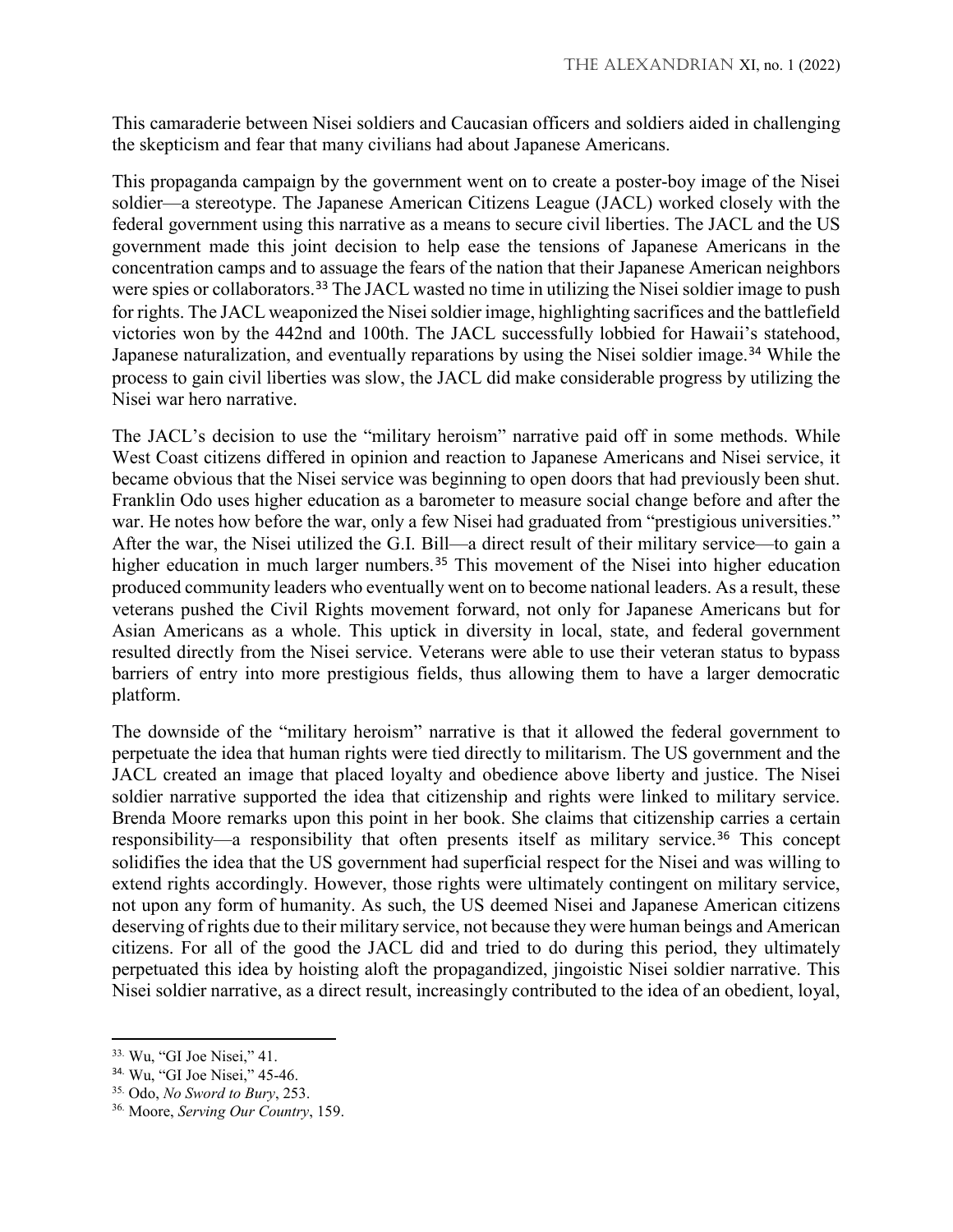and productive minority which came to be known as the "model minority" concept.[37](#page-6-0) This incorrect and monolithic view of this culture brought its own set of problems, many of which persist to this day.

The Nisei soldier narrative stamped out other Japanese Americans who fought for rights and equality in other ways. Draft resisters spoke up from the concentration camps. The government silenced them with imprisonment. These resisters went on to fight court battles up to the Supreme Court. [38](#page-6-1) However, the resisters focused on their rights as human beings and citizens. The JACL ignored these resisters in favor of the more politically palatable Nisei soldier propaganda. The US government buried the issue, as well, and focused on reintegration and resettlement of Japanese Americans returning from internment.<sup>[39](#page-6-2)</sup> Lt. Colonel Roy Takai mentions these men in his essay and, though a career military man, acknowledges their bravery in standing up for their convictions. He criticizes the government for stripping these men of their freedoms and praises the resisters for their determination and beliefs.[40](#page-6-3) These resisters have become the historical face of the "counternarrative" and budding literature about Japanese Americans in World War II.[41](#page-6-4)

Nisei soldiers drastically affected how the government perceived Japanese Americans. The US government initially created the Nisei combat units as a way to combat foreign propaganda and the idea the US was engaged in a race war. The all-Nisei combat units from Hawaii, the 100th and 442nd, served with distinction in Europe and Africa. The military recognized them for their heroism and decorated them with citations, medals, and awards. Due to their success on the battlefield, the US bolstered their image and used a stereotyped version of the Nisei soldier to create an ideal version of the Japanese American citizen—loyal and brave, even in the face of prejudice. The MIS Nisei serving in the Pacific aided in bringing the war with Japan to a close. Serving as linguists, the MIS Nisei earned the respect of their commanding officers and fellow soldiers by fighting in mixed-race units. This helped ease racial tensions upon their return to America; the officers they had served under "went to bat" for them.

Vying for more liberties for the recently released internment survivors, the JACL utilized the growing popularity of the Nisei soldiers as a method to acquire more civil rights. The JACL used the "military heroism" narrative as a major building block in their campaign for naturalization, Hawaiian statehood, and reparations for internment. This use of the Nisei soldier narrative, unfortunately, created a unilateral view of the Nisei soldiers, their service, and the Japanese American community as a whole. It overshadowed other attempts at gaining civil rights and helped grow and perpetuate the "model minority" myth about Japanese Americans.

The US government recognized the service of the Nisei soldiers and considered their service when the JACL pressed for more civil liberties. Though the process was not easy, the Nisei veterans used their service as a means to propel themselves into higher education and better careers, which aided in the fight for equality. The US government demonstrated a willingness to extend rights to Japanese Americans because of their perception of the Nisei soldiers. Ultimately, this extension of rights was predicated upon the military service of the Nisei. The government did not recognize the

 $\overline{\phantom{a}}$ 

<span id="page-6-1"></span><span id="page-6-0"></span><sup>37.</sup> Wu, "GI Joe Nisei," 46-48.

<sup>38.</sup> Odo, "The Good War."

<span id="page-6-2"></span><sup>39.</sup> Wu, "GI Joe Nisei," 42.

<span id="page-6-3"></span><sup>&</sup>lt;sup>40.</sup> Takai, Nisei volunteers for the U.S. Army.

<span id="page-6-4"></span><sup>41.</sup> Odo, "The Good War."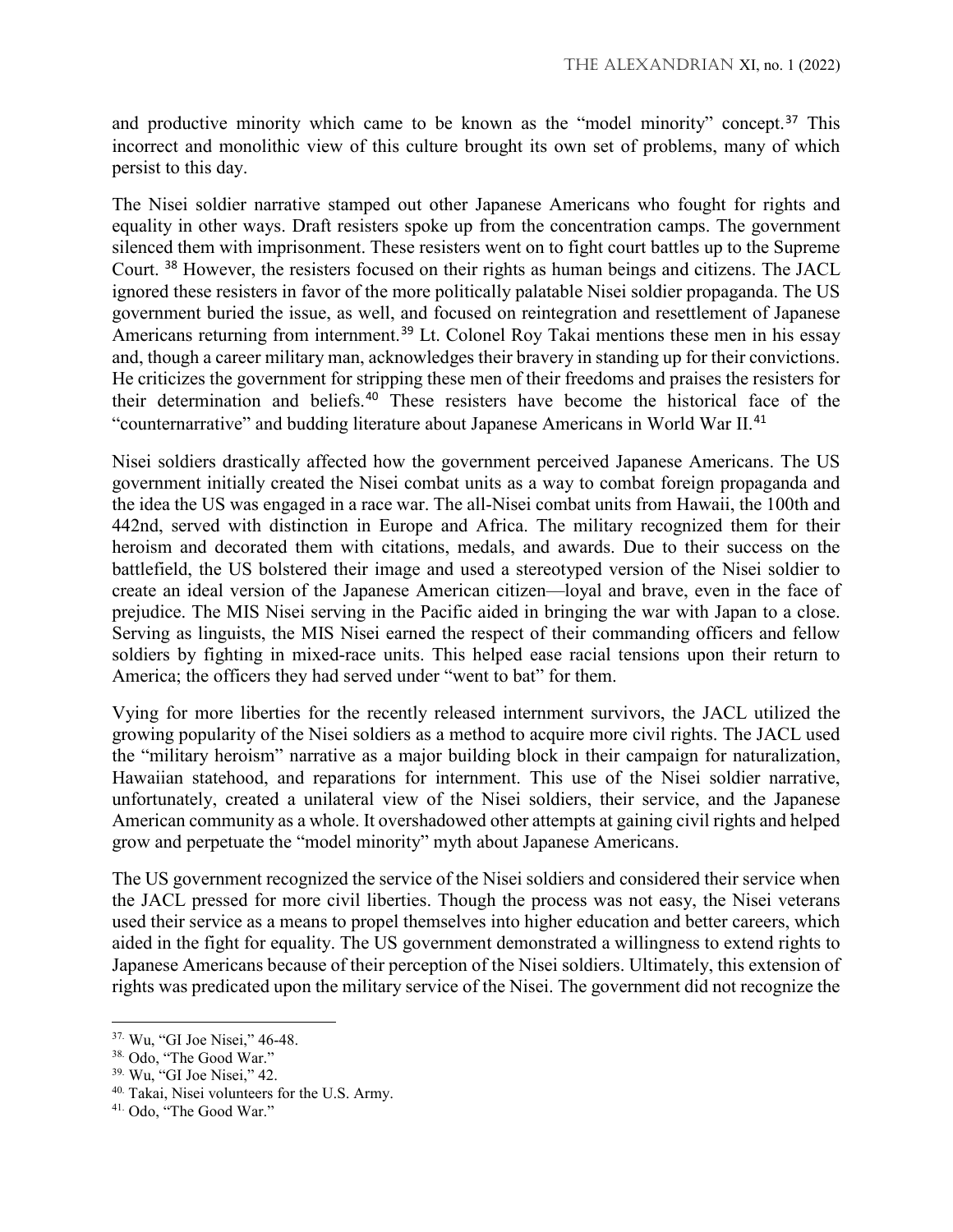right of the citizens because of their humanity, but solely because of their contribution to winning the war. In effect, the government of the United States deemed the Nisei's service as satisfactory and extended basic human rights to the Japanese Americans as a result.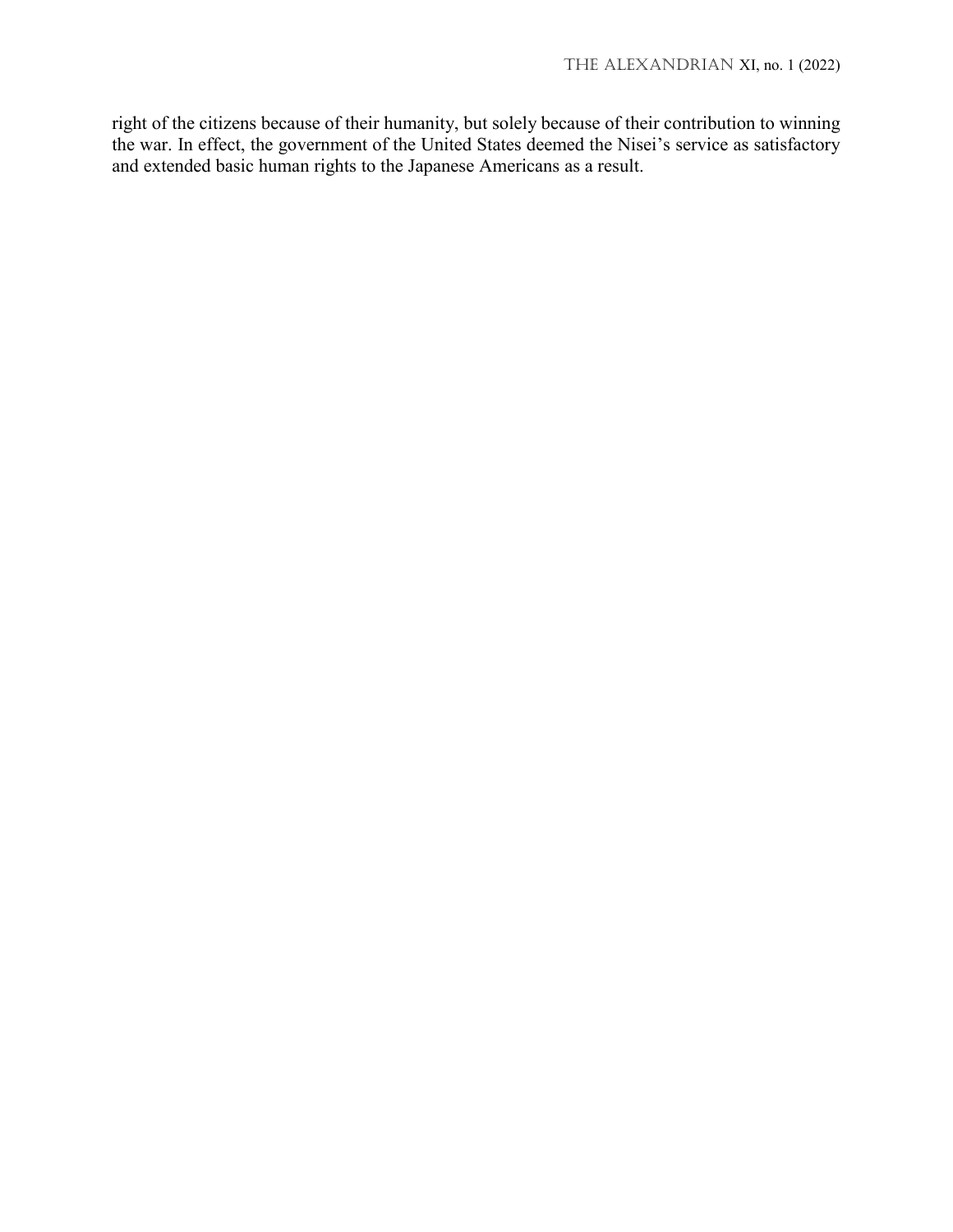## **Bibliography**

Kiyomoto, George. Oral History Interview with George Kiyomoto. Interview by Ralph Kumano. June 10, 2005. JACL-CCDC Japanese American Oral History Collection. California State University, Fresno, CA. http://digitalcollections.archives.csudh.edu/digital/collection/ p16855coll4/ id/11196/rec/16.

McNaughton, James C. *Nisei Linguists: Japanese Americans in the Military Intelligence Service in World War II*. Washington, D.C.: Department of the Army, 2006. WorldCat.

Moore, Brenda L. *Serving Our Country: Japanese American Women in the Military During World War II*. New Brunswick: Rutgers University Press, 2003. https://search-ebscohost-com.

Moore, Wallace H. "Nisei in Intelligence and Counterintelligence." Address, San Francisco Commonwealth Club, San Francisco, CA, Friday, November 30, 1945. Gerth Archives and Special Collections Department, California State University, Dominguez Hills, CA. Accessed June 25, 2021, http://digitalcollections.archives.csudh.edu/digital/collection/p16855coll4/ id/27132/rec/22.

Odo, Franklin. "The Good War and Japanese America." *American Studies Journal*, no.59 (2015). https://DOI 10.18422/59-07.

———. *No Sword to Bury: Japanese Americans in Hawaii*. Philadelphia: Temple University Press, 2003.

Niiya, Brian. "Japanese Americans in Military during World War II." Densho Encyclopedia, last updated January 25, 2021. https://encyclopedia.densho.org/Japanese\_Americans\_in\_military\_ during\_World\_War\_II/.

Robinson, Greg. "War Relocation Authority." Densho Encyclopedia, accessed on June 30, 2021. https://encyclopedia.densho.org/War%20Relocation%20Authority.

Sterner, C. Douglas. *Go for Broke: The Nisei Warriors of World War II Who Conquered Germany, Japan, and American Bigotry*. Clearfield: American Legacy Historical Press, 2008.

Takai, Roy. Nisei volunteers for the U.S. Army. Essay. August 1987. Japanese American Archival Collection. Department of Special Collections and University Archives, California State University, Sacramento, CA. http://digitalcollections.archives.csudh.edu/digital/collection/ p16855coll4/id/10725/rec/113.

Truman, Harry S. "Remarks Upon Presenting a Citation to a Nisei Regiment." Presentation, Presidential Awards Ceremony, Washington D.C., July 15th, 1946. Harry S. Truman Library and Museum, NARA. Accessed on June 20, 2021, https://www.trumanlibrary.gov/ library/publicpapers/170/remarks-upon-presenting-citation-nisei-regiment.